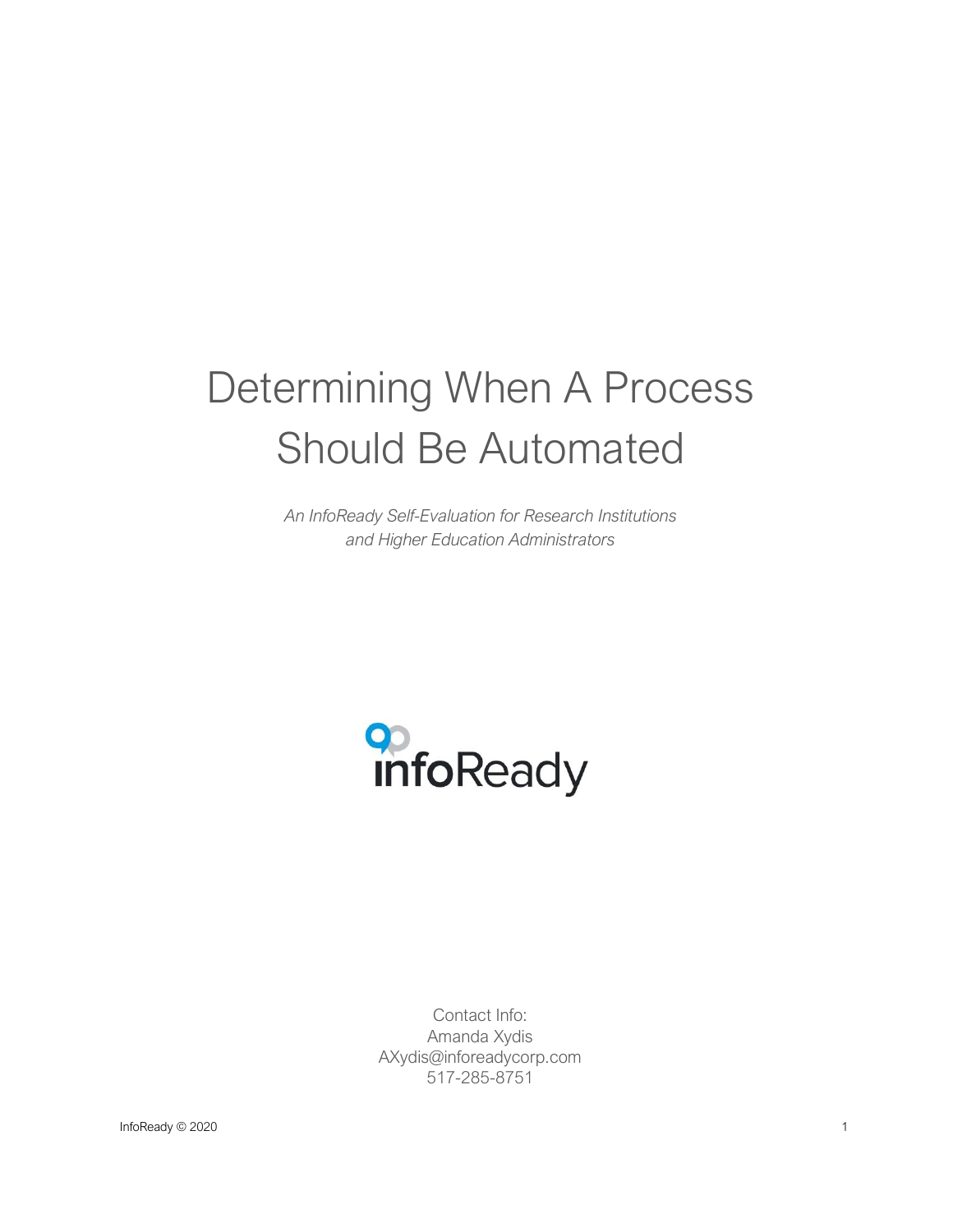# How can higher ed administrators tell when a process should be automated?

*Take our 5-minute workflow quiz to help answer the question…*

Automating workflow processes in higher ed has become more common in the last decade, but at most colleges and universities manual processes remain the norm.

Would your program or department benefit from workflow automation? Each institution and situation is unique and this quiz will help you gain insight on whether exploring automated processes might be beneficial.

#### *Question 1: How big is your current investment in a single workflow or process?*

You may not think your current process involves investment because it doesn't appear as a budget line item. But what about the staff time committed to manually executing all the steps in a single process – for example, sending out invitations to faculty to submit a research or grant application, soliciting faculty reviewers for those applications, inputting data, distributing the applications and reviews to deans, vice presidents, and other reviewers, communicating award notices, fixing errors, and ensuring resources and next steps are made available?

Next, use the same lens to examine all the processes your unit is charged with executing. Don't forget to make note of the errors and glitches that occur during data entry, mistyped or direct-tospam email, unopened and unread email, lost or absent attachments, repeated urgings to be aware of deadlines, and re-sending email blasts with the same information to help ensure response. They're part of your current investment, too.

If you can gauge how many hours of staff time are committed to such activities – and then ask if there may be more productive (and, from their perspective, more interesting) work for them to do – you've started to put a number on your current investment. In many cases, the cost of automating workflows, such as the research office example above, can be significantly less than your current costs in time and productivity, and greater savings occur with each additional cycle and process managed. It's also not uncommon that the cost savings will more than cover an investment in appropriate software – even including implementation and training.

*Question 2: Does your program or department have multiple workflows that share a common format or structure?*

 $InfoReadv \odot 2020$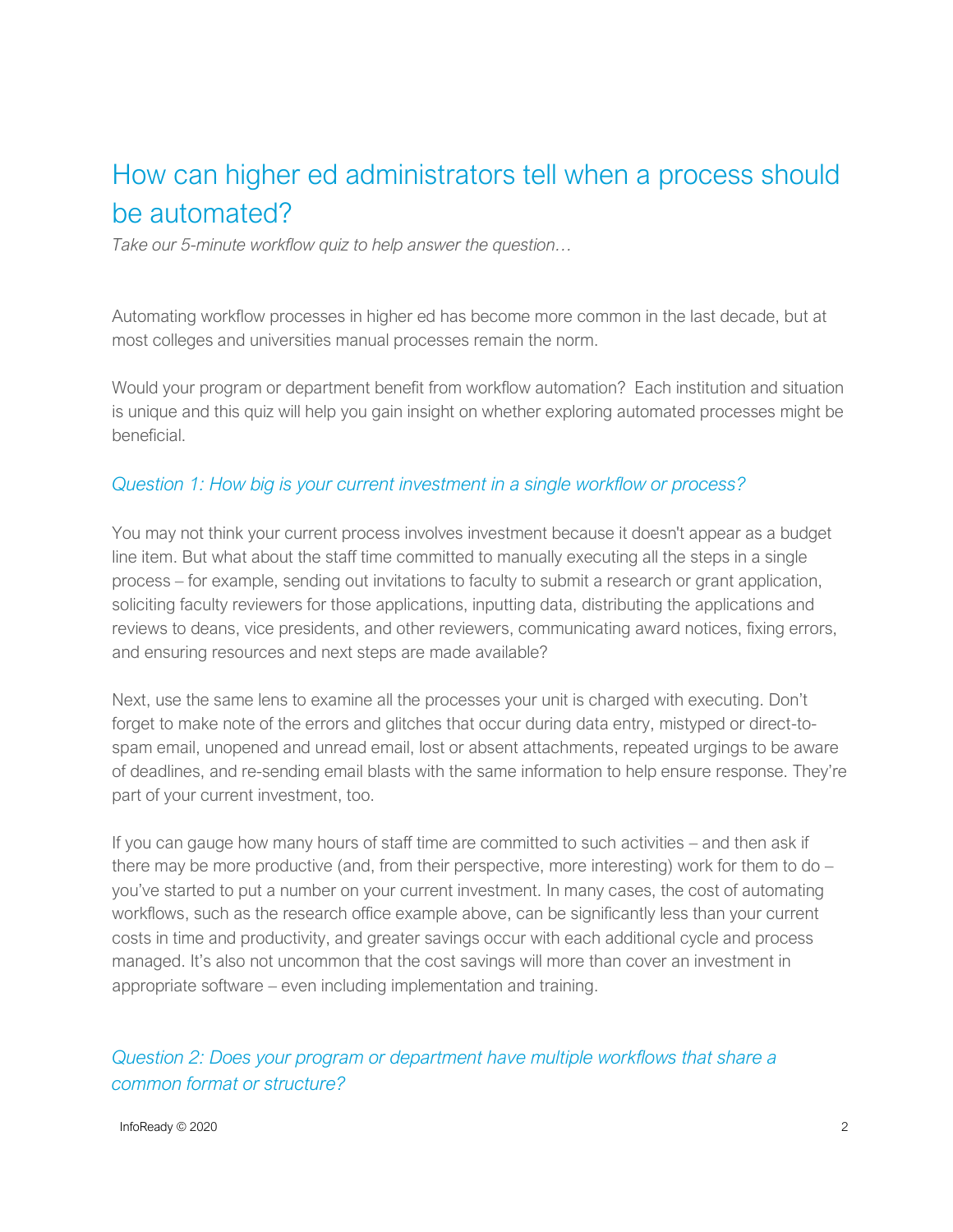The workflow example above is specific to a higher ed research office but shares a structure common to many college and university programs. That is:

- A solicitation is disseminated (call for research grant applications) to a constituency (research faculty),
- Who are encouraged to respond (applications and attachments),
- Responses in turn must be processed (reviewed by other faculty and administrators),
- Followed by a final decision (notice of award or no award), and
- Then transferred to an ongoing maintenance phase (budget office).

So if your institution offers summer camps for K-12 students, summer classes and programs for students at other colleges and universities, enrichment classes for adults, or any of hundreds of other programs, the workflow structure is probably similar. You solicit a constituency (via posters, email, web messaging, and letters to K-12 teachers and parents of local K-12 students, for example). Those interested will then respond with data, which has to be processed by staff members, reviewed to ensure correctness and payment receipt, then followed by a final decision ("your student has been enrolled in our summer STEM program, first session").

The more similar workflows you and your colleagues can identify, the greater the likelihood that a workflow automation platform, like InfoReady Review, can be integrated into multiple programs – not only saving time and effort, but reducing errors and achieving dramatically greater engagement and improved outcomes.

# *Question 3: Are you pressed to achieve greater engagement and response for your program(s)?*

If you use email, posters, direct mail, or interior web pages to engage your constituents – whether faculty, staff, students, alumni, parents, or external audiences such as community members and prospective students – you know awareness and engagement response rates can be abysmally low. Faculty and staff typically receive more email than they can reasonably attend to, and students and external audiences may never even notice your message among the hundreds and thousands of competing communications.

InfoReady's Engagement Hub allows you to create a cloud-based Netflix-like graphics page of tiles, carousels, and "storefronts," each of which can be clicked on to provide additional information, forms, payment options, and links.

How is it used? Some universities adopted the Engagement Hub to showcase, on a single webpage, all the opportunities available to faculty, graduate students, undergrads, and even K-12 STEM students. Others find the Engagement Hub is a perfect solution for presenting the full menu of